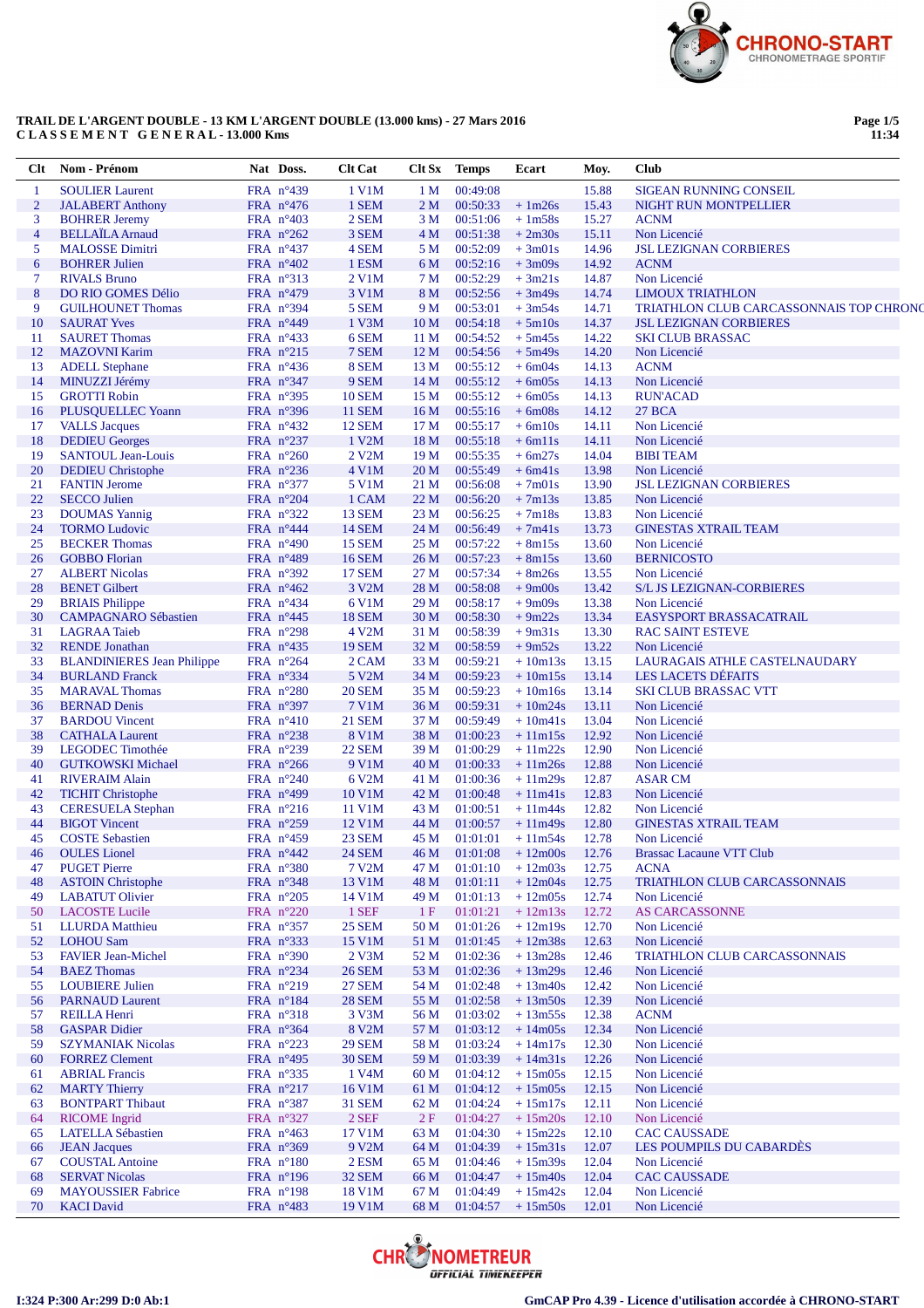

## TRAIL DE L'ARGENT DOUBLE - 13 KM L'ARGENT DOUBLE (13.000 kms) - 27 Mars 2016 CLASSEMENT GENERAL-13.000 Kms

Page 2/5<br>11:34

| Clt        | Nom - Prénom                                       | Nat Doss.                                | <b>Clt Cat</b>             | Clt Sx                               | <b>Temps</b>         | Ecart                              | Moy.           | <b>Club</b>                                     |
|------------|----------------------------------------------------|------------------------------------------|----------------------------|--------------------------------------|----------------------|------------------------------------|----------------|-------------------------------------------------|
| 71         | <b>SABATIER Frédéric</b>                           | FRA $n^{\circ}480$                       | 20 V1M                     | 69 M                                 | 01:05:06             | $+15m59s$                          | 11.98          | Non Licencié                                    |
| 72         | <b>TRIGUI Cynthia</b>                              | FRA $n^{\circ}207$                       | 3 SEF                      | 3F                                   | 01:05:09             | $+16m01s$                          | 11.97          | Non Licencié                                    |
| 73         | <b>JALLAT Lionel</b>                               | FRA $n^{\circ}425$                       | 21 V1M                     | 70 M                                 | 01:05:09             | $+16m02s$                          | 11.97          | <b>TRÈBES TRIATHLON</b>                         |
| 74         | <b>PASCUAL Maxime</b>                              | FRA $n^{\circ}494$                       | 3 ESM                      | 71 M                                 | 01:05:20             | $+16m13s$                          | 11.94          | <b>ATAC</b>                                     |
| 75         | <b>ICHE</b> Daniel                                 | FRA $n^{\circ}352$                       | 4 V3M                      | 72 M                                 | 01:05:25             | $+16m18s$                          | 11.92          | Non Licencié                                    |
| 76         | <b>VIAULT</b> Loic                                 | FRA n°354                                | 10 V2M                     | 73 M                                 | 01:05:39             | $+16m31s$                          | 11.88          | <b>LES LACETS DÉFAITS</b>                       |
| 77<br>78   | <b>BARTHE Michele</b><br><b>SALAS</b> Joseph       | FRA $n^{\circ}342$<br>FRA $n^{\circ}440$ | 1 V <sub>2F</sub><br>3 CAM | 4F<br>74 M                           | 01:05:54<br>01:06:05 | $+16m46s$<br>$+16m57s$             | 11.84<br>11.81 | Non Licencié<br><b>ACNM</b>                     |
| 79         | <b>ROUAIROUX Caroline</b>                          | FRA $n^{\circ}416$                       | 1 V <sub>1</sub> F         | 5F                                   | 01:06:07             | $+16m59s$                          | 11.80          | Non Licencié                                    |
| 80         | <b>TOHA Lionel</b>                                 | FRA $n^{\circ}453$                       | 22 V1M                     | 75 M                                 | 01:06:11             | $+17m03s$                          | 11.79          | Non Licencié                                    |
| 81         | <b>BOYER Frédéric</b>                              | FRA $n^{\circ}454$                       | 23 V1M                     | 76 M                                 | 01:06:14             | $+17m07s$                          | 11.78          | <b>ASEC CAUX ET SAUZENS</b>                     |
| 82         | <b>CABOCEL Arnaud</b>                              | FRA n°228                                | 24 V1M                     | 77 M                                 | 01:06:21             | $+17m14s$                          | 11.76          | Non Licencié                                    |
| 83         | <b>ESPI</b> Julien                                 | FRA $n^{\circ}330$                       | <b>33 SEM</b>              | 78 M                                 | 01:06:30             | $+17m23s$                          | 11.73          | Non Licencié                                    |
| 84         | <b>SERVOLES</b> Florian                            | FRA n°391                                | 1 JUM                      | 79 M                                 | 01:06:35             | $+17m27s$                          | 11.72          | Non Licencié                                    |
| 85         | <b>GIL Anthony</b>                                 | FRA $n^{\circ}370$                       | 25 V1M                     | 80 M                                 | 01:06:38             | $+17m31s$                          | 11.71          | Non Licencié                                    |
| 86         | <b>MAYNADIE Clémence</b>                           | FRA $n^{\circ}214$                       | 4 SEF                      | 6F                                   | 01:06:43             | $+17m36s$                          | 11.69          | Non Licencié                                    |
| 87         | <b>LACAU</b> Bastien                               | FRA $n^{\circ}418$                       | <b>34 SEM</b>              | 81 M                                 | 01:06:44             | $+17m36s$                          | 11.69          | <b>BERNICOSTO</b>                               |
| 88         | <b>VIROT</b> Romain                                | FRA $n^{\circ}221$                       | 26 V1M                     | 82 M                                 | 01:06:46             | $+17m39s$                          | 11.68          | <b>TREBES TRI</b>                               |
| 89         | <b>BOUILLERE</b> Marine                            | FRA $n^{\circ}407$                       | 5 SEF<br>2 V <sub>2F</sub> | 7F<br>8F                             | 01:06:53<br>01:07:01 | $+17m45s$                          | 11.66          | Non Licencié<br><b>LES POUMPILS DU CABARDÈS</b> |
| 90<br>91   | <b>MISSENE Rosa</b><br><b>BROY Philippe</b>        | FRA n°389<br>FRA $n^{\circ}486$          | 27 V1M                     | 83 M                                 | 01:07:15             | $+17m53s$<br>$+18m07s$             | 11.64<br>11.60 | Non Licencié                                    |
| 92         | <b>BOUTIE Anne</b>                                 | FRA n°324                                | 2 V1F                      | 9F                                   | 01:07:35             | $+18m27s$                          | 11.54          | Non Licencié                                    |
| 93         | <b>MANEVILLE Benoit</b>                            | FRA $n^{\circ}361$                       | <b>35 SEM</b>              | 84 M                                 | 01:07:55             | $+18m47s$                          | 11.49          | Non Licencié                                    |
| 94         | <b>ALBERTUS Geoffrey</b>                           | FRA $n^{\circ}460$                       | <b>36 SEM</b>              | 85 M                                 | 01:08:10             | $+19m02s$                          | 11.44          | Non Licencié                                    |
| 95         | <b>WATSON</b> Ian                                  | FRA $n^{\circ}254$                       | 5 V3M                      | 86 M                                 | 01:08:13             | $+19m05s$                          | 11.44          | <b>LES LACETS DÉFAITS</b>                       |
| 96         | <b>SIRE Christian</b>                              | FRA $n^{\circ}332$                       | 28 V1M                     | 87 M                                 | 01:08:32             | $+19m25s$                          | 11.38          | Non Licencié                                    |
| 97         | <b>BOSC</b> Jacques                                | FRA $n^{\circ}472$                       | 29 V1M                     | 88 M                                 | 01:08:42             | $+19m34s$                          | 11.36          | Non Licencié                                    |
| 98         | <b>MAFFRE Xavier</b>                               | FRA n°278                                | <b>37 SEM</b>              | 89 M                                 | 01:08:43             | $+19m35s$                          | 11.35          | Non Licencié                                    |
| 99         | <b>SALLES Benoît</b>                               | FRA $n^{\circ}257$                       | 30 V1M                     | 90 M                                 | 01:08:43             | $+19m36s$                          | 11.35          | Non Licencié                                    |
| 100        | <b>CANIVET Elodie</b>                              | FRA $n^{\circ}321$                       | 6 SEF                      | 10F                                  | 01:08:48             | $+19m40s$                          | 11.34          | Non Licencié                                    |
| 101        | <b>LIPPENS</b> Yohan                               | FRA $n^{\circ}222$                       | <b>38 SEM</b>              | 91 M                                 | 01:08:48             | $+19m40s$                          | 11.34          | <b>TOULOUSE TRI</b>                             |
| 102<br>103 | <b>VIGUIE Laurent</b><br><b>CALMEL Philippe</b>    | FRA $n^{\circ}429$<br>FRA $n^{\circ}344$ | 31 V1M<br><b>39 SEM</b>    | 92 M<br>93 M                         | 01:09:05<br>01:09:15 | $+19m58s$<br>$+20m07s$             | 11.29<br>11.26 | Non Licencié<br>Non Licencié                    |
| 104        | <b>ESPARRE Guillaume</b>                           | FRA $n^{\circ}272$                       | 40 SEM                     | 94 M                                 | 01:09:27             | $+20m20s$                          | 11.23          | Non Licencié                                    |
| 105        | <b>RODRIGUEZ Bernard</b>                           | FRA $n^{\circ}488$                       | 32 V1M                     | 95 M                                 | 01:09:33             | $+20m26s$                          | 11.22          | Non Licencié                                    |
| 106        | <b>WOLLNER Nina</b>                                | FRA $n^{\circ}287$                       | 3 V1F                      | 11F                                  | 01:09:39             | $+20m32s$                          | 11.20          | <b>RAC SAINT ESTEVE</b>                         |
| 107        | <b>BOHRER Jerome</b>                               | FRA $n^{\circ}401$                       | 11 V2M                     | 96 M                                 | 01:09:40             | $+20m32s$                          | 11.20          | <b>ACNM</b>                                     |
| 108        | <b>GRAILLET Adrien</b>                             | FRA $n^{\circ}226$                       | 4 ESM                      | 97 M                                 | 01:09:42             | $+20m35s$                          | 11.19          | Non Licencié                                    |
| 109        | <b>HOMS</b> Julien                                 | FRA n°304                                | 41 SEM                     | 98 M                                 | 01:09:49             | $+20m42s$                          | 11.17          | Non Licencié                                    |
| 110        | <b>MARC</b> Luc                                    | FRA n°251                                | 33 V1M                     | 99 M                                 | 01:09:51             | $+20m44s$                          | 11.17          | Non Licencié                                    |
| 111        | <b>AZALBERT Thomas</b>                             | FRA n°385                                | 42 SEM                     | 100 <sub>M</sub>                     | 01:10:00             | $+20m53s$                          | 11.14          | Non Licencié                                    |
| 112        | <b>TOURNIER Aurelie</b>                            | FRA n°384                                | 7 SEF                      | 12F                                  | 01:10:10             | $+21m02s$                          | 11.12          | <b>AC LIMOUX</b>                                |
| 113        | <b>BRUNEL Lilian</b>                               | FRA $n^{\circ}246$                       | 34 V1M                     | 101 <sub>M</sub>                     | 01:10:16             | $+21m09s$                          | 11.10          | Non Licencié                                    |
| 114        | <b>MAURI</b> Cédric                                | FRA n°193                                | 43 SEM                     | 102 <sub>M</sub><br>103 <sub>M</sub> | 01:10:32             | $+21m25s$                          | 11.06<br>11.03 | Non Licencié<br>Non Licencié                    |
| 115<br>116 | <b>CAILLEBOTTE Emmanuel</b><br><b>GAY Benjamin</b> | $FRA$ n°417<br>FRA $n^{\circ}492$        | <b>44 SEM</b><br>45 SEM    | 104 M                                | 01:10:45             | $+21m37s$<br>$01:10:59$ + $21m52s$ | 10.99          | Non Licencié                                    |
| 117        | <b>BOUSQUET Amandine</b>                           | FRA n°493                                | 8 SEF                      | 13F                                  | 01:11:00             | $+21m52s$                          | 10.99          | Non Licencié                                    |
| 118        | <b>BONNIN Michel</b>                               | FRA n°497                                | 2 V <sub>4</sub> M         | 105 M                                | 01:11:10             | $+22m02s$                          | 10.96          | <b>ACNM NARBONNE</b>                            |
| 119        | <b>ROUCARIE Jérome</b>                             | FRA $n^{\circ}500$                       | 35 V1M                     | 106 <sub>M</sub>                     | 01:11:18             | $+22m11s$                          | 10.94          | Non Licencié                                    |
| 120        | <b>LORENT Pascal</b>                               | FRA n°308                                | 36 V1M                     | 107 M                                | 01:11:21             | $+22m14s$                          | 10.93          | Non Licencié                                    |
| 121        | <b>VAISSIERE Audrey</b>                            | FRA n°349                                | 9 SEF                      | 14F                                  | 01:11:23             | $+22m15s$                          | 10.93          | Non Licencié                                    |
| 122        | <b>GOUBIN Louis</b>                                | FRA $n^{\circ}311$                       | <b>46 SEM</b>              | 108 M                                | 01:11:23             | $+22m16s$                          | 10.93          | Non Licencié                                    |
| 123        | <b>HOUSSET Jacques</b>                             | FRA n°249                                | 6 V3M                      | 109 <sub>M</sub>                     | 01:11:31             | $+22m24s$                          | 10.91          | Non Licencié                                    |
| 124        | <b>DAMIN Victor</b>                                | FRA $n^{\circ}412$                       | 4 CAM                      | 110 <sub>M</sub>                     | 01:11:36             | $+22m28s$                          | 10.90          | <b>LIGNE 4</b>                                  |
| 125        | <b>BELMAS Thomas</b>                               | FRA $n^{\circ}471$                       | 47 SEM                     | 111 M                                | 01:11:44             | $+22m37s$                          | 10.87          | Non Licencié                                    |
| 126        | <b>BENEZIT Nicole</b>                              | FRA n°315                                | 3 V <sub>2F</sub>          | 15F                                  | 01:11:45             | $+22m37s$                          | 10.87          | LA VOIE DE L'ECIR<br>Non Licencié               |
| 127<br>128 | <b>LAHOR Florian</b><br><b>BEAUCAMP</b> Jean Marc  | FRA $n^{\circ}338$<br>FRA n°323          | 48 SEM<br>37 V1M           | 112 M<br>113M                        | 01:11:45<br>01:11:45 | $+22m38s$<br>$+22m38s$             | 10.87<br>10.87 | LA FOULÉE DES 3 QUILLES                         |
| 129        | <b>MARTEL Rémi</b>                                 | FRA n°355                                | 49 SEM                     | 114 M                                | 01:11:52             | $+22m44s$                          | 10.86          | Non Licencié                                    |
| 130        | <b>COURTIEL Alain</b>                              | FRA $n^{\circ}351$                       | 12 V2M                     | 115 <sub>M</sub>                     | 01:12:11             | $+23m03s$                          | 10.81          | Non Licencié                                    |
| 131        | <b>DALMAU Thierry</b>                              | FRA n°336                                | 13 V2M                     | 116M                                 | 01:12:16             | $+23m09s$                          | 10.79          | LES POUMPILS DU CABARDÈS                        |
| 132        | <b>CAILLIER Hugo</b>                               | FRA $n^{\circ}491$                       | <b>50 SEM</b>              | 117 <sub>M</sub>                     | 01:12:19             | $+23m12s$                          | 10.79          | Non Licencié                                    |
| 133        | <b>GUESMIA Ali</b>                                 | FRA $n^{\circ}299$                       | 14 V <sub>2</sub> M        | 118 <sub>M</sub>                     | 01:12:28             | $+23m20s$                          | 10.77          | <b>RAC SAINT ESTEVE</b>                         |
| 134        | <b>LOIRET Christophe</b>                           | FRA n°199                                | 38 V1M                     | 119 <sub>M</sub>                     | 01:12:30             | $+23m23s$                          | 10.76          | Non Licencié                                    |
| 135        | <b>DARROUX Ludivine</b>                            | FRA $n^{\circ}188$                       | <b>10 SEF</b>              | 16F                                  | 01:12:32             | $+23m25s$                          | 10.75          | Non Licencié                                    |
| 136        | <b>POIRETTE Frank</b>                              | FRA $n^{\circ}423$                       | 39 V1M                     | 120 M                                | 01:12:38             | $+23m31s$                          | 10.74          | PIPETTE SPAR TEAM                               |
| 137        | <b>GUILHEM Vincent</b>                             | $FRA$ n°191                              | 5 CAM                      | 121 M                                | 01:12:56             | $+23m49s$                          | 10.70          | <b>RUN'IN CAUX</b>                              |
| 138        | <b>TICHIT Dominique</b>                            | FRA $n^{\circ}498$                       | 4 V1F                      | 17F                                  | 01:13:02             | $+23m55s$                          | 10.68          | <b>AC LACAUNE</b>                               |
| 139<br>140 | <b>PRADAL Baptiste</b><br><b>PRADAL Benoit</b>     | FRA $n^{\circ}478$<br>FRA $n^{\circ}477$ | 6 CAM<br>40 V1M            | 122M<br>123 M                        | 01:13:07<br>01:13:07 | $+23m59s$<br>$+23m59s$             | 10.67<br>10.67 | Non Licencié<br>Non Licencié                    |
|            |                                                    |                                          |                            |                                      |                      |                                    |                |                                                 |

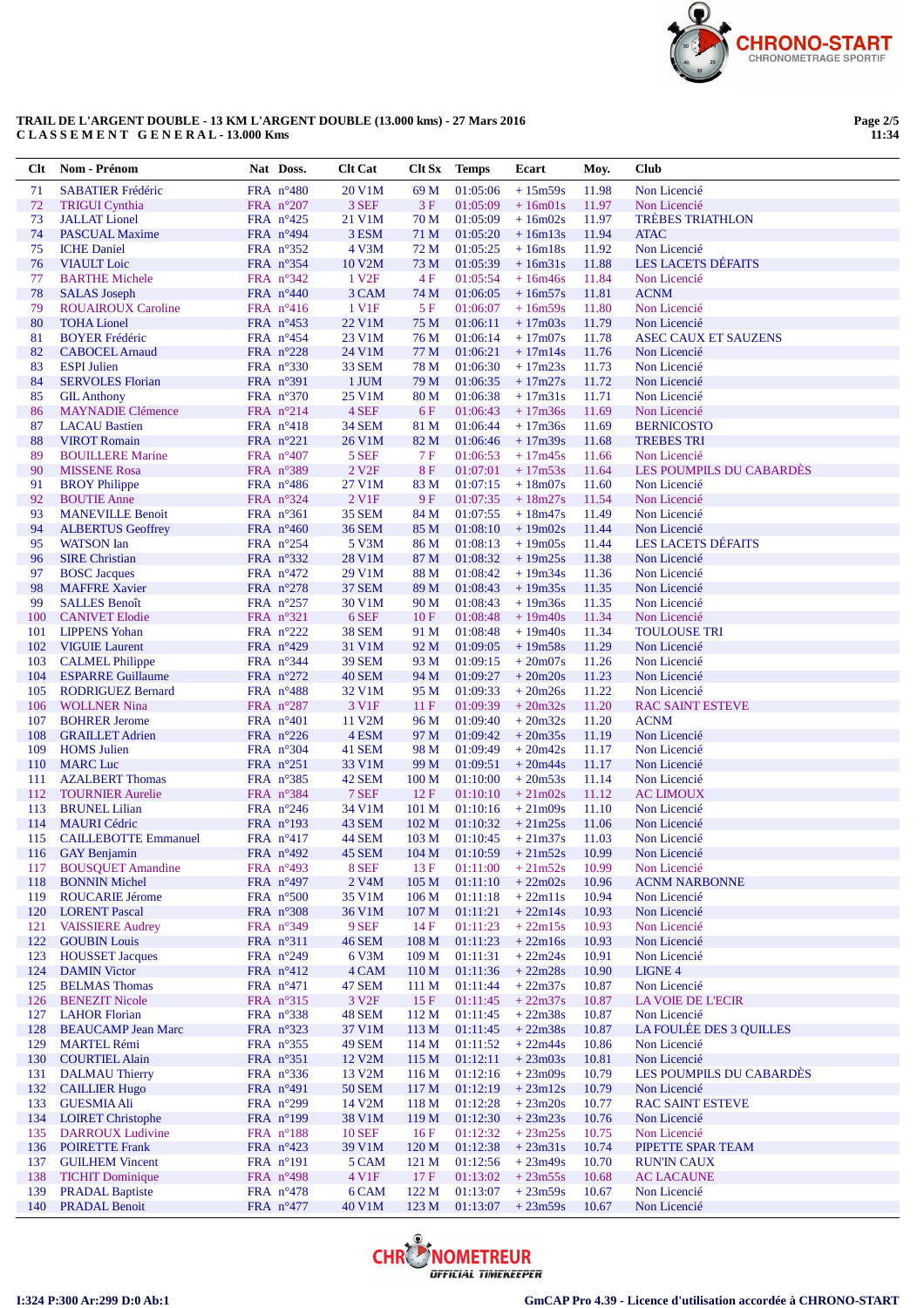

#### **TRAIL DE L'ARGENT DOUBLE - 13 KM L'ARGENT DOUBLE (13.000 kms) - 27 Mars 2016 C L A S S E M E N T G E N E R A L - 13.000 Kms**

**Page 3/5 11:34**

| Clt        | Nom - Prénom                                           | Nat Doss.                                | <b>Clt Cat</b>                 | Clt Sx                    | Temps                | Ecart                  | Moy.           | <b>Club</b>                                          |
|------------|--------------------------------------------------------|------------------------------------------|--------------------------------|---------------------------|----------------------|------------------------|----------------|------------------------------------------------------|
| 141        | <b>VITALIS Sébastien</b>                               | FRA $n^{\circ}208$                       | 51 SEM                         | 124 M                     | 01:13:07             | $+23m59s$              | 10.67          | Non Licencié                                         |
| 142        | <b>DUCHEMIN Franck</b>                                 | FRA $n^{\circ}414$                       | 41 V1M                         | 125 M                     | 01:13:16             | $+24m09s$              | 10.65          | Non Licencié                                         |
| 143        | <b>DUCHEMIN Joelle</b>                                 | FRA $n^{\circ}415$                       | 5 V1F                          | 18F                       | 01:13:16             | $+24m09s$              | 10.65          | Non Licencié                                         |
| 144        | <b>LAVIGNE Yann</b>                                    | FRA $n^{\circ}178$                       | <b>52 SEM</b>                  | 126 <sub>M</sub>          | 01:13:17             | $+24m10s$              | 10.64          | Non Licencié                                         |
| 145        | <b>BELLINI</b> Marion                                  | FRA $n^{\circ}225$                       | 1 CAF                          | 19F                       | 01:13:20             | $+24m12s$              | 10.64          | Non Licencié                                         |
| 146        | <b>ESLAVA Manuel</b>                                   | FRA $n^{\circ}362$                       | 7 V3M                          | 127 M                     | 01:13:27             | $+24m20s$              | 10.62          | Non Licencié                                         |
| 147<br>148 | <b>HUGUES Nicolas</b><br><b>MALEMBIC Philippe</b>      | FRA $n^{\circ}424$<br>FRA $n^{\circ}367$ | <b>53 SEM</b><br><b>54 SEM</b> | 128 M<br>129 <sub>M</sub> | 01:13:27<br>01:13:28 | $+24m20s$<br>$+24m20s$ | 10.62<br>10.62 | SPORT 2000 CARCASSONNE<br>Non Licencié               |
| 149        | <b>MATHIEU Jérémy</b>                                  | FRA $n^{\circ}179$                       | <b>55 SEM</b>                  | 130 M                     | 01:13:30             | $+24m22s$              | 10.61          | Non Licencié                                         |
| 150        | <b>ARANEGA Dominique</b>                               | FRA $n^{\circ}267$                       | 15 V2M                         | 131 M                     | 01:13:38             | $+24m31s$              | 10.59          | Non Licencié                                         |
| 151        | <b>CABOCEL Hubert</b>                                  | FRA $n^{\circ}229$                       | 16 V2M                         | 132 M                     | 01:13:43             | $+24m36s$              | 10.58          | Non Licencié                                         |
| 152        | <b>CAUSSINUS Olivier</b>                               | FRA $n^{\circ}211$                       | <b>56 SEM</b>                  | 133 M                     | 01:13:48             | $+24m40s$              | 10.57          | Non Licencié                                         |
| 153        | <b>BENAC Andre</b>                                     | FRA $n^{\circ}359$                       | 17 V2M                         | 134 M                     | 01:13:48             | $+24m40s$              | 10.57          | Non Licencié                                         |
| 154        | <b>ARZU Olivier</b>                                    | FRA n°284                                | 42 V1M                         | 135 M                     | 01:13:56             | $+24m48s$              | 10.55          | Non Licencié                                         |
| 155        | <b>CAMY</b> Eva                                        | FRA $n^{\circ}233$                       | <b>11 SEF</b>                  | 20F                       | 01:14:02             | $+24m55s$              | 10.54          | Non Licencié                                         |
|            | 156 ELHAIDAOUI Bouchra                                 | FRA $n^{\circ}353$                       | 6 V1F                          | 21 F                      | 01:14:03             | $+24m55s$              | 10.53          | Non Licencié                                         |
| 157        | <b>GANTEIL Delphine</b>                                | FRA $n^{\circ}383$                       | <b>12 SEF</b>                  | 22F                       | 01:14:04             | $+24m56s$              | 10.53          | Non Licencié                                         |
| 158        | <b>CROMBET Florent</b>                                 | FRA $n^{\circ}345$                       | <b>57 SEM</b>                  | 136 M                     | 01:14:04             | $+24m56s$              | 10.53          | Non Licencié                                         |
| 159        | <b>ROCHER Francois</b><br><b>CABOS</b> Isabelle        | FRA $n^{\circ}371$                       | <b>58 SEM</b><br>7 V1F         | 137 M<br>23F              | 01:14:05             | $+24m58s$              | 10.53<br>10.52 | Non Licencié<br><b>GINESTAS XTRAIL TEAM</b>          |
| 160<br>161 | <b>JUVENETON Lena</b>                                  | FRA $n^{\circ}374$<br>FRA $n^{\circ}337$ | <b>13 SEF</b>                  | 24 F                      | 01:14:11<br>01:14:14 | $+25m04s$<br>$+25m06s$ | 10.51          | Non Licencié                                         |
| 162        | <b>BOILS BOUZINAC Maximilien</b>                       | FRA $n^{\circ}235$                       | $2$ JUM                        | 138 M                     | 01:14:16             | $+25m08s$              | 10.50          | <b>JSL</b>                                           |
| 163        | <b>SCHRAUBEN Rym</b>                                   | FRA n°331                                | <b>14 SEF</b>                  | 25F                       | 01:14:16             | $+25m09s$              | 10.50          | <b>RUN'ACAD</b>                                      |
| 164        | <b>GARCIA</b> Isabelle                                 | FRA n°288                                | 4 V <sub>2F</sub>              | 26F                       | 01:14:17             | $+25m10s$              | 10.50          | <b>RAC SAINT ESTEVE</b>                              |
| 165        | <b>GUESMIA Anissa</b>                                  | FRA n°294                                | 1 ESF                          | 27F                       | 01:14:17             | $+25m10s$              | 10.50          | <b>RAC SAINT ESTEVE</b>                              |
| 166        | <b>LLAMAS</b> Sophie                                   | FRA $n^{\circ}177$                       | 8 V1F                          | 28F                       | 01:14:17             | $+25m10s$              | 10.50          | Non Licencié                                         |
| 167        | <b>GORGONI Jean Claude</b>                             | FRA $n^{\circ}450$                       | 3 V <sub>4</sub> M             | 139 M                     | 01:14:19             | $+25m11s$              | 10.50          | Non Licencié                                         |
| 168        | <b>LANNES</b> Pierre                                   | FRA $n^{\circ}470$                       | 18 V2M                         | 140 M                     | 01:14:23             | $+25m16s$              | 10.49          | Non Licencié                                         |
| 169        | <b>BLANLEUIL Yragael</b>                               | FRA $n^{\circ}406$                       | <b>59 SEM</b>                  | 141 M                     | 01:14:23             | $+25m16s$              | 10.49          | Non Licencié                                         |
| 170        | <b>GIVRY Fabrice</b>                                   | FRA $n^{\circ}430$                       | 43 V1M                         | 142 M                     | 01:14:42             | $+25m35s$              | 10.44          | Non Licencié                                         |
| 171        | <b>LEBLANC</b> Jean-Jacques                            | FRA $n^{\circ}408$                       | <b>60 SEM</b>                  | 143 M                     | 01:15:06             | $+25m59s$              | 10.39          | <b>LIGNE 4</b>                                       |
| 172<br>173 | <b>DUHAMEL Valentin</b><br><b>SUAREZ Jean Francois</b> | FRA $n^{\circ}413$<br>FRA $n^{\circ}376$ | 61 SEM<br>8 V3M                | 144 M<br>145 M            | 01:15:06<br>01:15:11 | $+25m59s$<br>$+26m04s$ | 10.39<br>10.37 | <b>LIGNE 4</b><br>Non Licencié                       |
| 174        | <b>VIVIES Benjamin</b>                                 | FRA $n^{\circ}212$                       | 62 SEM                         | 146 M                     | 01:15:19             | $+26m12s$              | 10.36          | Non Licencié                                         |
| 175        | <b>CASTEX Francine</b>                                 | FRA $n^{\circ}356$                       | 1 V3F                          | 29F                       | 01:15:36             | $+26m29s$              | 10.32          | <b>ASPTT NARBONNE</b>                                |
| 176        | <b>VERGNES Nicolas</b>                                 | FRA $n^{\circ}306$                       | 44 V1M                         | 147 M                     | 01:15:42             | $+26m34s$              | 10.31          | Non Licencié                                         |
| 177        | <b>CAPDEVILLA Candide</b>                              | FRA $n^{\circ}484$                       | <b>15 SEF</b>                  | 30F                       | 01:15:56             | $+26m48s$              | 10.27          | Non Licencié                                         |
| 178        | <b>FALETTI Christine</b>                               | FRA $n^{\circ}446$                       | 9 V1F                          | 31 F                      | 01:15:57             | $+26m50s$              | 10.27          | Non Licencié                                         |
| 179        | <b>EMPOCIELLO Jonathan</b>                             | FRA n°393                                | 63 SEM                         | 148 M                     | 01:16:13             | $+27m05s$              | 10.24          | Non Licencié                                         |
| 180        | <b>ABRIAL Aurelien</b>                                 | FRA $n^{\circ}314$                       | 64 SEM                         | 149 M                     | 01:16:13             | $+27m06s$              | 10.23          | <b>DYNAMIC SPORT</b>                                 |
| 181        | RODRIGUEZ Rachida                                      | FRA $n^{\circ}487$                       | 10 V1F                         | 32F                       | 01:16:21             | $+27m13s$              | 10.22          | LES COPINES DE LA PLAINE                             |
| 182        | <b>RODRIGUEZ Vincent</b>                               | FRA $n^{\circ}346$                       | 65 SEM                         | 150 M                     | 01:16:21             | $+27m14s$              | 10.22          | Non Licencié                                         |
| 183        | <b>BEA</b> Therese                                     | FRA $n^{\circ}285$                       | 5 V <sub>2F</sub>              | 33 F                      | 01:16:27             | $+27m20s$              | 10.20          | <b>RAC SAINT ESTEVE</b>                              |
| 184<br>185 | <b>ROUANET Remy</b><br><b>GUILHEM Fabien</b>           | FRA $n^{\circ}245$<br>FRA $n^{\circ}190$ | 9 V3M<br>3 JUM                 | 151 M<br>152 M            | 01:16:48<br>01:16:53 | $+27m41s$<br>$+27m46s$ | 10.16<br>10.15 | Non Licencié<br><b>RUN'IN CAUX</b>                   |
|            | 186 MARTRE Gilbert                                     | FRA $n^{\circ}426$                       | 10 V3M                         | 153 M                     |                      | $01:16:55 + 27m47s$    | 10.14          | Non Licencié                                         |
| 187        | <b>BATAILLE Serge</b>                                  | FRA n°496                                | 19 V2M                         | 154 M                     | 01:16:58             | $+27m50s$              | 10.14          | Non Licencié                                         |
| 188        | <b>BRUYERE Sandrine</b>                                | FRA n°340                                | 11 V1F                         | 34 F                      | 01:17:28             | $+28m20s$              | 10.07          | Non Licencié                                         |
| 189        | <b>BLANC</b> Jacques                                   | FRA n°341                                | 20 V2M                         | 155 M                     | 01:17:28             | $+28m21s$              | 10.07          | Non Licencié                                         |
| 190        | <b>POUYADOUX Carole</b>                                | FRA n°213                                | 12 V1F                         | 35 F                      | 01:17:35             | $+28m28s$              | 10.05          | Non Licencié                                         |
| 191        | <b>LONGUEPEE Albane</b>                                | FRA n°381                                | 13 V1F                         | 36F                       | 01:17:48             | $+28m41s$              | 10.03          | Non Licencié                                         |
| 192        | <b>GAILLARD Laetithia</b>                              | FRA n°273                                | 16 SEF                         | 37 F                      | 01:17:54             | $+28m47s$              | 10.01          | Non Licencié                                         |
| 193        | <b>ASTOIN Sandrine</b>                                 | FRA $n^{\circ}274$                       | 14 V1F                         | 38 F                      | 01:18:16             | $+29m09s$              | 9.97           | LES COPAINS DE LA PLAINE                             |
| 194        | <b>JEANJEAN Jerome</b>                                 | FRA n°224                                | 45 V1M                         | 156 M                     | 01:18:22             | $+29m14s$              | 9.95           | Non Licencié                                         |
| 195        | <b>MORENO</b> Pierre                                   | FRA $n^{\circ}373$                       | 21 V2M                         | 157 M<br>39F              | 01:18:23<br>01:18:24 | $+29m16s$              | 9.95           | LES POUMPILS DU CABARDÈS<br>LES POUMPILS DU CABARDÈS |
| 197        | 196 VIALAN CROS Valerie<br><b>COLLAVIZZA Florian</b>   | FRA $n^{\circ}400$<br>FRA $n^{\circ}247$ | 15 V1F<br><b>66 SEM</b>        | 158 M                     | 01:18:26             | $+29m16s$<br>$+29m19s$ | 9.95<br>9.95   | Non Licencié                                         |
| 198        | <b>ALQUIER Michelle</b>                                | FRA $n^{\circ}469$                       | 2 V3F                          | 40 F                      | 01:18:37             | $+29m30s$              | 9.92           | Non Licencié                                         |
| 199        | <b>ORTEGA</b> Dominique                                | FRA $n^{\circ}302$                       | 6 V <sub>2F</sub>              | 41 F                      | 01:18:39             | $+29m31s$              | 9.92           | <b>RAC SAINT ESTEVE</b>                              |
| 200        | <b>LAURENT Cecile</b>                                  | FRA n°325                                | 16 V1F                         | 42 F                      | 01:18:39             | $+29m32s$              | 9.92           | FLEURY MEDITERRANEE TRIATHLON                        |
| 201        | <b>VERGNES Jérôme</b>                                  | FRA n°328                                | 46 V1M                         | 159 M                     | 01:18:46             | $+29m38s$              | 9.90           | <b>SAUSSAN TEAM</b>                                  |
| 202        | PATALLAS Hervé                                         | FRA n°365                                | 47 V1M                         | 160 M                     | 01:18:59             | $+29m52s$              | 9.88           | Non Licencié                                         |
| 203        | <b>GARCIA</b> Eve                                      | FRA $n^{\circ}428$                       | 17 V1F                         | 43 F                      | 01:19:00             | $+29m53s$              | 9.87           | Non Licencié                                         |
| 204        | <b>DELAMARE</b> Samantha                               | FRA n°218                                | <b>17 SEF</b>                  | 44 F                      | 01:19:00             | $+29m53s$              | 9.87           | <b>TROTINAIRES</b>                                   |
| 205        | <b>BALBOA</b> Grégory                                  | FRA $n^{\circ}206$                       | 67 SEM                         | 161 M                     | 01:19:00             | $+29m53s$              | 9.87           | Non Licencié                                         |
| 206        | PITEL Éléonore                                         | FRA n°464                                | <b>18 SEF</b>                  | 45 F                      | 01:19:10             | $+30m03s$              | 9.85           | <b>CAC CAUSSADE</b>                                  |
| 207        | <b>VERA Sylvie</b>                                     | FRA $n^{\circ}244$                       | 18 V1F                         | 46 F                      | 01:19:13             | $+30m06s$              | 9.85           | Non Licencié                                         |
| 208<br>209 | <b>BRUGAYA Jean Marie</b><br><b>ESCOURROU Sylvie</b>   | FRA n°438<br>FRA $n^{\circ}455$          | 22 V2M<br>7 V <sub>2F</sub>    | 162 M<br>47 F             | 01:19:28<br>01:19:46 | $+30m20s$<br>$+30m39s$ | 9.82<br>9.78   | Non Licencié<br>Non Licencié                         |
|            | 210 BLANLEUIL Line                                     | FRA $n^{\circ}404$                       | <b>19 SEF</b>                  | 48F                       | 01:19:49             | $+30m41s$              | 9.77           | <b>FIGEAC AC</b>                                     |
|            |                                                        |                                          |                                |                           |                      |                        |                |                                                      |

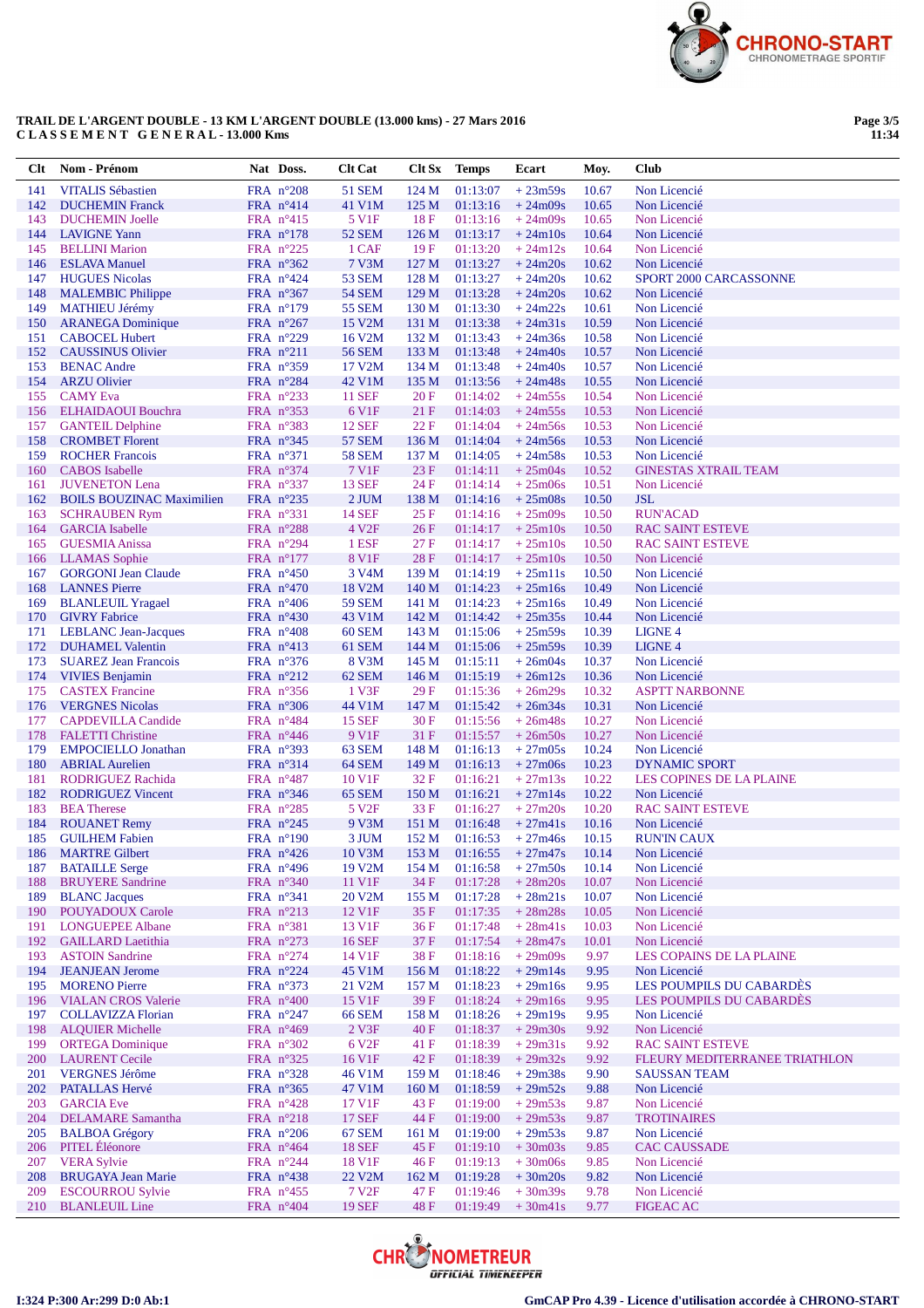

## **TRAIL DE L'ARGENT DOUBLE - 13 KM L'ARGENT DOUBLE (13.000 kms) - 27 Mars 2016 C L A S S E M E N T G E N E R A L - 13.000 Kms**

**Page 4/5 11:34**

| <b>Clt</b> | Nom - Prénom                                         | Nat Doss.                                | <b>Clt Cat</b>     | Clt Sx           | <b>Temps</b>         | Ecart                  | Moy.         | Club                                        |
|------------|------------------------------------------------------|------------------------------------------|--------------------|------------------|----------------------|------------------------|--------------|---------------------------------------------|
| 211        | <b>BRUN</b> Laetitia                                 | FRA n°421                                | <b>20 SEF</b>      | 49 F             | 01:19:54             | $+30m47s$              | 9.76         | <b>GINESTAS XTRAIL TEAM</b>                 |
| 212        | <b>AZALBERT</b> Isabelle                             | FRA $n^{\circ}363$                       | 19 V1F             | 50F              | 01:19:55             | $+30m47s$              | 9.76         | SPORT 2000 LÉZIGNAN                         |
| 213        | <b>ROUCARIE Betty</b>                                | FRA $n^{\circ}248$                       | 20 V1F             | 51 F             | 01:19:57             | $+30m50s$              | 9.76         | Non Licencié                                |
| 214        | <b>BONTPART Franck</b>                               | FRA $n^{\circ}241$                       | 23 V2M             | 163 M            | 01:20:09             | $+31m01s$              | 9.73         | Non Licencié                                |
| 215        | <b>GUILHOUNET Jean Louis</b>                         | FRA $n^{\circ}227$                       | 24 V2M             | 164M             | 01:20:10             | $+31m03s$              | 9.73         | Non Licencié                                |
| 216        | <b>HERBIN Bruno</b>                                  | FRA $n^{\circ}210$                       | 48 V1M             | 165 M            | 01:20:28             | $+31m21s$              | 9.69         | Non Licencié                                |
| 217        | <b>NACHURY Philippe</b>                              | FRA $n^{\circ}209$                       | 25 V2M             | 166 <sub>M</sub> | 01:20:29             | $+31m22s$              | 9.69         | Non Licencié                                |
| 218        | <b>SECCO Pascale</b>                                 | FRA $n^{\circ}203$                       | 21 V1F             | 52F              | 01:20:32             | $+31m24s$              | 9.69         | Non Licencié                                |
| 219        | <b>DUVAUCHEL Bruno</b>                               | FRA $n^{\circ}447$                       | 26 V2M             | 167 <sub>M</sub> | 01:20:39             | $+31m31s$              | 9.67         | Non Licencié                                |
| 220        | <b>LOIRET Claire</b>                                 | FRA n°189                                | 22 V1F             | 53F              | 01:20:41             | $+31m33s$              | 9.67         | Non Licencié                                |
| 221        | <b>LIMOUZI Marie Claire</b>                          | FRA n°242                                | 3 V3F              | 54 F             | 01:21:06             | $+31m58s$              | 9.62         | Non Licencié                                |
| 222        | <b>LAVIGNE Pierre</b>                                | FRA $n^{\circ}176$                       | 68 SEM             | 168 M            | 01:21:13             | $+32m05s$              | 9.61         | Non Licencié                                |
| 223        | <b>LABARRE Robert</b>                                | FRA $n^{\circ}409$                       | 4 V4M              | 169 <sub>M</sub> | 01:21:13             | $+32m06s$              | 9.60         | <b>LIGNE 4</b>                              |
| 224        | <b>DELAVENTE Véronique</b>                           | FRA n°310                                | 23 V1F             | 55F              | 01:21:18             | $+32m10s$              | 9.60         | <b>ASAT TISSEO</b>                          |
| 225        | <b>BRILLET</b> Christian                             | FRA $n^{\circ}186$                       | <b>69 SEM</b>      | 170 M            | 01:21:32             | $+32m25s$              | 9.57         | Non Licencié                                |
| 226        | <b>CUVELIER Wilfrid</b>                              | FRA $n^{\circ}195$                       | 49 V1M             | 171 M            | 01:21:36             | $+32m29s$              | 9.56         | Non Licencié                                |
| 227        | <b>BENAC Annie</b>                                   | FRA n°360                                | 8 V <sub>2F</sub>  | 56 F             | 01:21:38             | $+32m30s$              | 9.56         | Non Licencié                                |
| 228        | <b>MESTRE Cécile</b>                                 | FRA $n^{\circ}201$                       | <b>21 SEF</b>      | 57F              | 01:21:42             | $+32m35s$              | 9.55         | Non Licencié                                |
| 229        | <b>MESTRE Caroline</b>                               | FRA $n^{\circ}200$                       | <b>22 SEF</b>      | 58F              | 01:21:43             | $+32m36s$              | 9.55         | Non Licencié                                |
| 230        | <b>MACQUART Audrey</b>                               | FRA $n^{\circ}276$                       | <b>23 SEF</b>      | 59F              | 01:22:03             | $+32m56s$              | 9.51         | <b>TCC</b><br>Non Licencié                  |
| 231        | <b>SARRETE Delphine</b>                              | FRA $n^{\circ}277$                       | 24 V1F             | 60F              | 01:22:49             | $+33m42s$              | 9.42         |                                             |
| 232<br>233 | <b>BAZILE Olivier</b>                                | FRA n°290                                | 50 V1M<br>25 V1F   | 172 M<br>61 F    | 01:22:55<br>01:23:08 | $+33m48s$              | 9.41<br>9.38 | <b>RAC SAINT ESTEVE</b>                     |
| 234        | <b>DESCLOZEAUX Armelle</b><br><b>DELSOL</b> Caroline | FRA $n^{\circ}281$<br>FRA n°319          | 26 V1F             | 62F              | 01:23:10             | $+34m00s$<br>$+34m02s$ | 9.38         | Non Licencié<br><b>GINESTAS XTRAIL TEAM</b> |
| 235        | <b>GUILHEM Olivier</b>                               | FRA $n^{\circ}452$                       | 51 V1M             | 173 M            | 01:23:33             | $+34m26s$              | 9.34         | <b>RUN'IN CAUX</b>                          |
| 236        | LLURDA Remi                                          | FRA $n^{\circ}279$                       | <b>70 SEM</b>      | 174 M            | 01:23:38             | $+34m31s$              | 9.33         | Non Licencié                                |
| 237        | <b>LACOMBRE Martine</b>                              | FRA n°329                                | 27 V1F             | 63F              | 01:23:39             | $+34m31s$              | 9.33         | Non Licencié                                |
| 238        | <b>OUSTRY Stéphanie</b>                              | FRA $n^{\circ}467$                       | 28 V1F             | 64 F             | 01:23:41             | $+34m34s$              | 9.32         | <b>CAC CAUSSADE</b>                         |
| 239        | <b>HAY</b> Fabien                                    | FRA $n^{\circ}466$                       | 52 V1M             | 175 M            | 01:23:42             | $+34m34s$              | 9.32         | <b>CAC CAUSSADE</b>                         |
| 240        | <b>LOUBET</b> Isabelle                               | FRA $n^{\circ}202$                       | 9 V <sub>2F</sub>  | 65F              | 01:24:07             | $+34m59s$              | 9.27         | Non Licencié                                |
| 241        | <b>KRUG</b> Valérie                                  | FRA $n^{\circ}255$                       | 29 V1F             | 66 F             | 01:24:19             | $+35m11s$              | 9.25         | Non Licencié                                |
| 242        | <b>GAMBERONI Marie Line</b>                          | FRA $n^{\circ}485$                       | 10 V <sub>2F</sub> | 67F              | 01:24:41             | $+35m34s$              | 9.21         | Non Licencié                                |
| 243        | <b>LOPEZ Sabrina</b>                                 | FRA $n^{\circ}295$                       | <b>24 SEF</b>      | 68F              | 01:24:43             | $+35m36s$              | 9.21         | <b>RAC SAINT ESTEVE</b>                     |
| 244        | <b>ARNAUDY Olivier</b>                               | FRA $n^{\circ}399$                       | 53 V1M             | 176M             | 01:24:44             | $+35m36s$              | 9.21         | Non Licencié                                |
| 245        | <b>MARTINE</b> Lionel                                | FRA $n^{\circ}388$                       | 27 V2M             | 177 M            | 01:24:50             | $+35m43s$              | 9.19         | Non Licencié                                |
| 246        | <b>PIERRARD</b> Yannick                              | FRA $n^{\circ}474$                       | 54 V1M             | 178 M            | 01:24:53             | $+35m46s$              | 9.19         | Non Licencié                                |
| 247        | <b>LABORDE</b> Bernard                               | FRA $n^{\circ}482$                       | 11 V3M             | 179 M            | 01:24:56             | $+35m49s$              | 9.18         | <b>MILLESPATTES DES ALAUZES</b>             |
| 248        | <b>RIBERE Dany</b>                                   | FRA $n^{\circ}286$                       | 4 V3F              | 69F              | 01:25:04             | $+35m57s$              | 9.17         | <b>RAC SAINT ESTEVE</b>                     |
| 249        | <b>GRAUBY</b> Isabelle                               | FRA $n^{\circ}405$                       | <b>25 SEF</b>      | 70 F             | 01:25:15             | $+36m07s$              | 9.15         | Non Licencié                                |
| 250        | <b>FLOU</b> René                                     | FRA $n^{\circ}481$                       | 5 V <sub>4</sub> M | 180 M            | 01:25:15             | $+36m08s$              | 9.15         | Non Licencié                                |
| 251        | <b>ANDRIEUX Martine</b>                              | FRA $n^{\circ}382$                       | 11 V <sub>2F</sub> | 71 F             | 01:25:25             | $+36m17s$              | 9.13         | <b>CTSO REALMONT</b>                        |
| 252        | <b>DUBORD</b> Stéphanie                              | FRA $n^{\circ}465$                       | 30 V1F             | 72F              | 01:25:25             | $+36m18s$              | 9.13         | <b>CAC CAUSSADE</b>                         |
| 253        | <b>PELLETIER Jerome</b>                              | FRA n°297                                | 55 V1M             | 181 M            | 01:25:29             | $+36m21s$              | 9.13         | <b>RAC SAINT ESTEVE</b>                     |
| 254        | <b>PEYRIC Christian</b>                              | FRA $n^{\circ}378$                       | 12 V3M             | 182 M            | 01:25:30             | $+36m22s$              | 9.12         | <b>FOS OLYMPIQUE CLUB</b>                   |
| 255        | <b>BEAUDINOT Pierre</b>                              | FRA $n^{\circ}368$                       | 13 V3M             | 183 M            | 01:25:30             | $+36m23s$              | 9.12         | Non Licencié                                |
| 256        | <b>LEONARDO</b> Edith                                | $FRA$ n°301                              | 31 V1F             | 73 F             | 01:25:56             | $+36m49s$              | 9.08         | <b>RAC SAINT ESTEVE</b>                     |
| 257        | <b>PIERARD Virginie</b>                              | FRA $n^{\circ}411$                       | 32 V1F             | 74 F             | 01:26:37             | $+37m30s$              | 9.01         | LIGNE 4                                     |
| 258        | <b>DEDIES</b> Josiane                                | FRA n°292                                | 12 V <sub>2F</sub> | 75F              | 01:26:40             | $+37m32s$              | 9.00         | <b>RAC SAINT ESTEVE</b>                     |
| 259        | <b>SABARDEIL Christine</b>                           | FRA $n^{\circ}473$                       | 13 V <sub>2F</sub> | 76 F             | 01:26:58             | $+37m50s$              | 8.97         | Non Licencié                                |
| 260        | <b>GIL Maxime</b>                                    | FRA n°358                                | <b>71 SEM</b>      | 184 M            | 01:27:02             | $+37m54s$              | 8.96         | Non Licencié                                |
| 261        | <b>POUMES</b> Leo                                    | FRA $n^{\circ}458$                       | 4 JUM              | 185 M<br>77 F    | 01:27:25             | $+38m17s$              | 8.92         | Non Licencié                                |
| 262        | <b>BRETTES</b> Sandie<br><b>POUMES</b> Antoine       | FRA $n^{\circ}256$<br>FRA $n^{\circ}457$ | <b>26 SEF</b>      | 186 M            | 01:27:27<br>01:27:35 | $+38m19s$<br>$+38m27s$ | 8.92<br>8.91 | Non Licencié<br>Non Licencié                |
| 263<br>264 | <b>PERIES</b> Sandrine                               | FRA n°194                                | 56 V1M<br>33 V1F   | <b>78F</b>       | 01:27:40             | $+38m33s$              | 8.90         | Non Licencié                                |
| 265        | <b>ROUCARIE Maurice</b>                              | FRA $n^{\circ}250$                       | 14 V3M             | 187 M            | 01:27:54             | $+38m46s$              | 8.88         | Non Licencié                                |
| 266        | <b>AVIGNON Marie Pierre</b>                          | FRA n°265                                | 34 V1F             | 79F              | 01:27:58             | $+38m50s$              | 8.87         | Non Licencié                                |
| 267        | <b>MALLEVIALLE Arnaud</b>                            | FRA n°350                                | 28 V2M             | 188 M            | 01:28:07             | $+39m00s$              | 8.85         | S/L AS CARCASSONNE                          |
| 268        | <b>LEMIRE Sébastien</b>                              | FRA n°468                                | 57 V1M             | 189 M            | 01:28:18             | $+39m10s$              | 8.83         | <b>CAC CAUSSADE</b>                         |
| 269        | <b>ROUGEYRES Laurence</b>                            | FRA n°427                                | 35 V1F             | 80 F             | 01:28:18             | $+39m10s$              | 8.83         | Non Licencié                                |
| 270        | <b>RAPIN Sylvie</b>                                  | FRA $n^{\circ}252$                       | 36 V1F             | 81 F             | 01:28:36             | $+39m29s$              | 8.80         | Non Licencié                                |
| 271        | <b>POUILLAT Mathilde</b>                             | FRA n°366                                | <b>27 SEF</b>      | 82F              | 01:28:39             | $+39m31s$              | 8.80         | Non Licencié                                |
| 272        | <b>BALAGUER Monserrat</b>                            | FRA $n^{\circ}232$                       | 37 V1F             | 83F              | 01:29:05             | $+39m57s$              | 8.76         | Non Licencié                                |
| 273        | <b>JULVE Sébastien</b>                               | FRA $n^{\circ}316$                       | <b>72 SEM</b>      | 190 M            | 01:30:05             | $+40m57s$              | 8.66         | Non Licencié                                |
| 274        | <b>UTHEZA Camille</b>                                | FRA n°192                                | 38 V1F             | 84 F             | 01:31:08             | $+42m00s$              | 8.56         | Non Licencié                                |
| 275        | <b>PLANCHE Stéphanie</b>                             | FRA $n^{\circ}443$                       | <b>28 SEF</b>      | 85 F             | 01:31:37             | $+42m29s$              | 8.51         | <b>RUN'ACAD</b>                             |
| 276        | <b>BONOT</b> Sophie                                  | FRA $n^{\circ}253$                       | 14 V <sub>2F</sub> | 86 F             | 01:31:37             | $+42m30s$              | 8.51         | Non Licencié                                |
| 277        | <b>GIMENEZ Claude</b>                                | FRA $n^{\circ}231$                       | 15 V3M             | 191 M            | 01:31:48             | $+42m41s$              | 8.50         | $\ensuremath{\mathsf{GSE}}$                 |
| 278        | <b>ANDRIVET Barbara</b>                              | FRA $n^{\circ}461$                       | <b>29 SEF</b>      | 87 F             | 01:31:54             | $+42m47s$              | 8.49         | SPORT 2000 LÉZIGNAN                         |
| 279        | <b>BRILLET</b> Lolita                                | FRA $n^{\circ}187$                       | <b>30 SEF</b>      | 88 F             | 01:31:54             | $+42m47s$              | 8.49         | Non Licencié                                |
| 280        | <b>SILVESTRE Jean Louis</b>                          | FRA n°185                                | 6 V4M              | 192 M            | 01:32:50             | $+43m42s$              | 8.40         | Non Licencié                                |